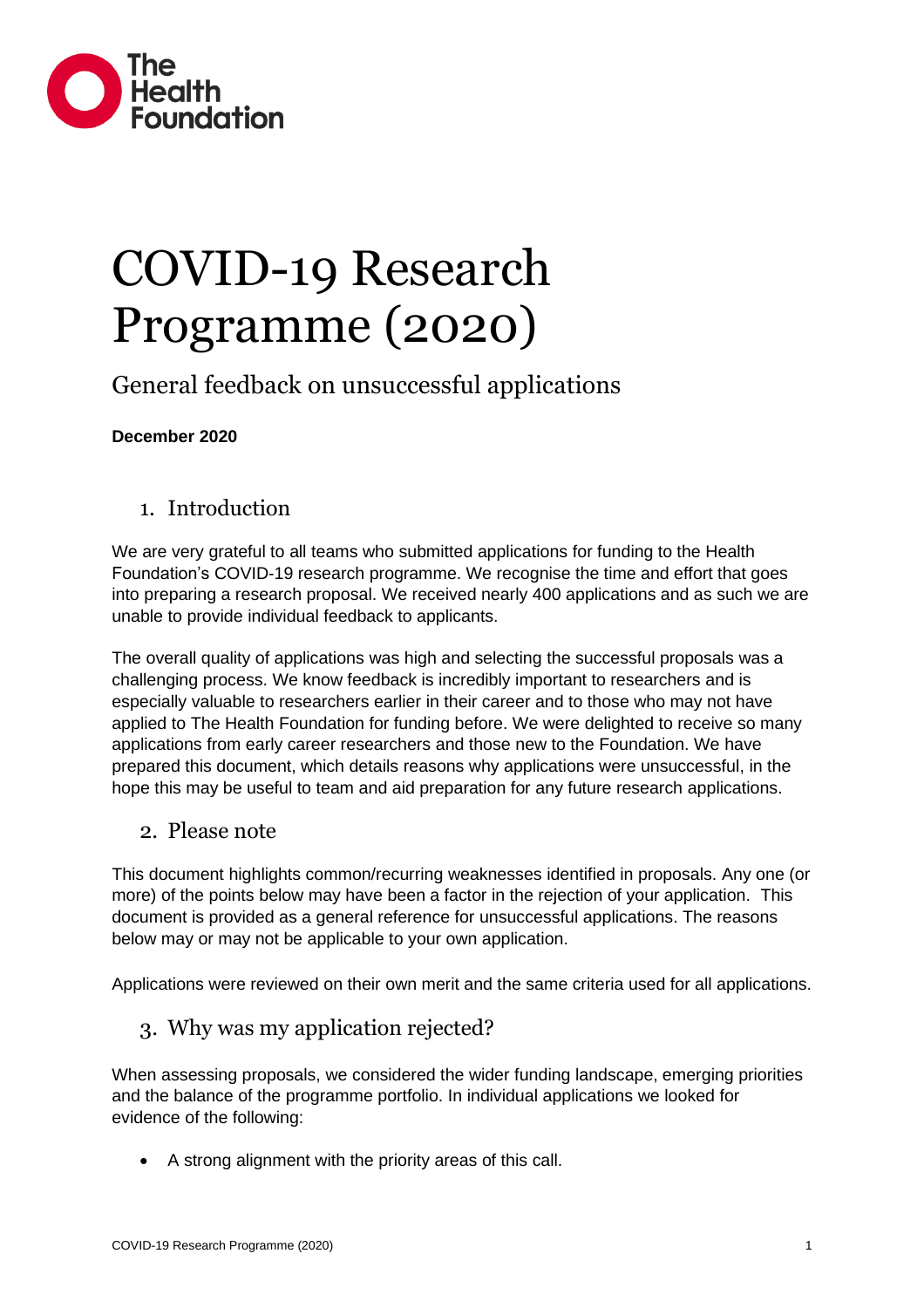- Addressing a pressing COVID-19 related knowledge gap, with findings that will be relevant to policy/service delivery decisions.
- A strong, robust research methodology that is feasible and well-planned.
- A researcher or team with the right strengths, expertise and credibility to deliver the research.
- Value for money.

Ultimately, applications were rejected because they were not in remit or not competitive. Below, we have provided further information regarding these high-level reasons for rejection.

### 4. Not in remit/out of scope

- A number of applications were rejected because they did not fall within the remit of the call's two priority areas.
- Some applications were not for research (eg service improvement projects, standalone staff surveys, community empowerment projects).
- We received a significant number of applications seeking to implement and test interventions (eg apps, behaviour change).
- Some applications were seeking to undertake projects at insufficient scale (eg they were significantly short in duration and under the specified budget range).

### 5. Not competitive

# The application form did not contain enough detail

- It was difficult to identify the key focus of some projects. Applications that were not clearly written were more likely to receive lower scores from reviewers.
- Some applicants did not provide clear, well framed research questions.
- A very small number (<5) of applications framed race, ethnicity and other characteristics in a manner that was not acceptable to the Foundation and its commitment to inclusion.
- A number of applicants used a disproportionate amount of the research plan section for 'describing the problem' rather than providing details about how they would operationalise their plans. This meant reviewers were unable to see how the research would work in practice and thus scored lower.

# The application duplicated existing research or did not seek to address an urgent knowledge gap

- Proposals that were unsuccessful failed to show sufficient distinctiveness/originality in their study from others funded elsewhere.
- Applicants which scored highly made a compelling case within their application on how their work would complement existing studies or addressed a novel area.
- We encouraged applicants to consider to what extent there may be merit in forming a collaboration with a team already working on topics in another area (eg either geographically, or looking at the same problem in another part of the health system). Applications which were actively collaborating with others working in this space were more likely to be seen as competitive than those working alone.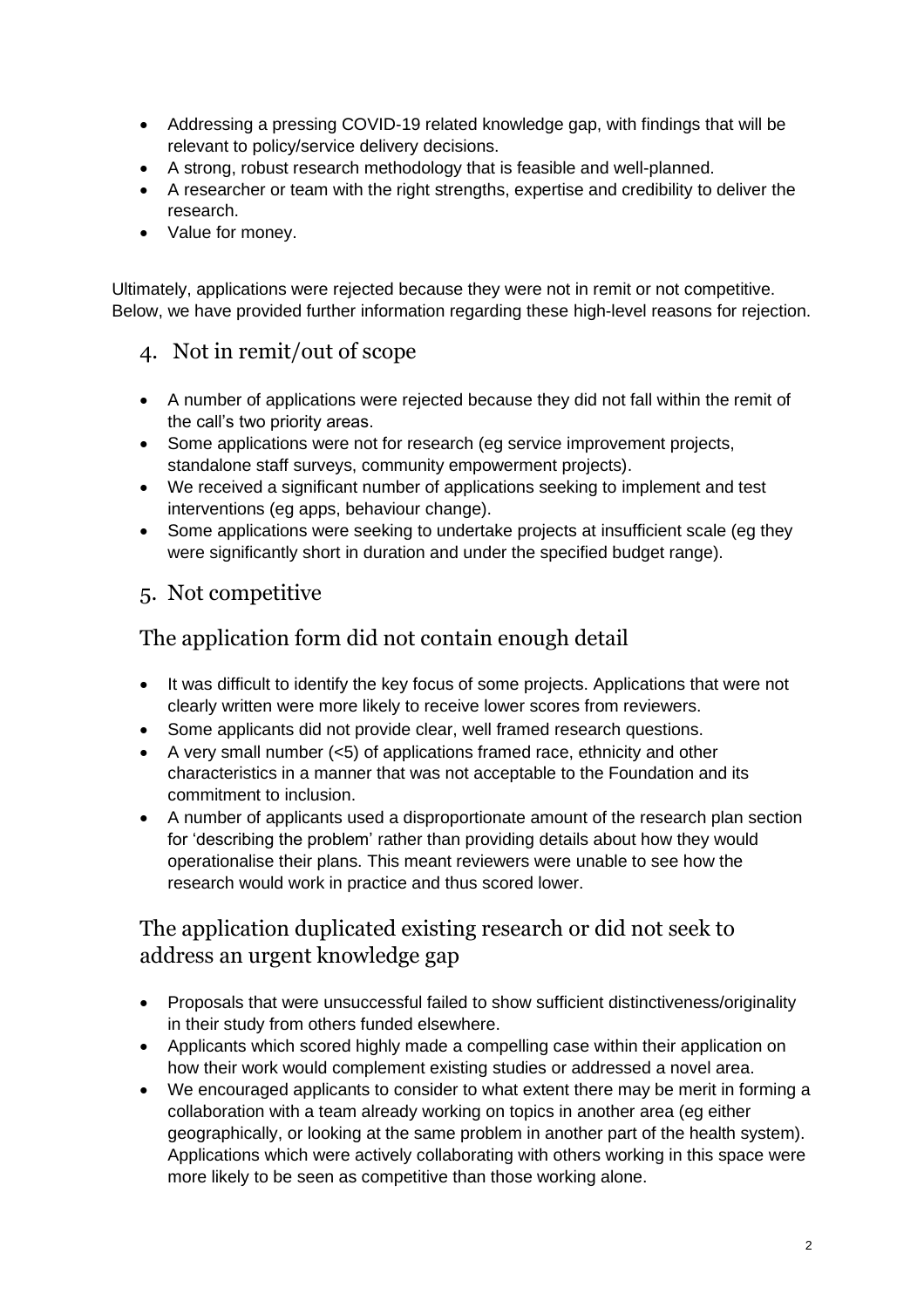- We received a vast number of applications seeking to study remote consultations in healthcare. A number of these applications failed to demonstrate awareness of existing work in this area.
- Many applications failed to make the case for how the study would address current, urgent knowledge/evidence gaps.
- Proposals failed to highlight the importance of their study or how it would contribute to policy/practice change.
- Proposals failed to draw upon relevant existing literature. In areas where there is a lack of existing evidence, this may not have been clearly explained and framed as an important knowledge gap/need.

# The application raised significant methodological concerns

- Applications that lacked sufficient detail on their methods were less competitive.
- Applications which selected inappropriate methods for the type of study proposed, or those without a clear rationale for using that method were not competitive.
- Applications seeking to conduct surveys/questionnaires often failed to account for weighting, consider recruitment challenges in the current context or address representativeness.
- Applications proposing to conduct secondary analysis failed to identify the weaknesses of existing datasets. Particularly, the lack of representation of ethnic minorities or people with other protected characteristics (where applicable) and provide sufficient mitigating circumstances or acknowledgement.
- Those that were proposing to conduct qualitative research failed to clarify recruitment approaches, sampling frames, methods or assure the involvement of the relevant participants. Unsuccessful applications showed a lack of clarity on the proposed sample of interviewees or focus group participants (e.g. which specific 'health professionals' or staff within local authorities) and no mention of strategies for recruiting participants in a time of crisis.
- Some applications were overly ambitious and led reviewers to question feasibility. Eq practicality of performing/analysing a large number of interviews/focus groups (in addition to other data collection) within the 12-month period.

## Team's roles/expertise unclear or inappropriate

- Some applications included team members who appeared to not have appropriate expertise or experience to carry out their role in the project.
- Lack of clarity on the distribution of work between team members ie who is doing what?
- The amount of time that would be spent on the project by team members was not clear. This led to concerns about appropriate management of the project, supervision, value for money and feasibility of data collection.
- The strongest applications included patients or people with lived experience as part of their research teams. Their roles in the project were clear and it was evident their contribution was integral to the project. Many unsuccessful applications lacked meaningful patient and/or community involvement or engagement where reviewers thought it could add real value to the project
- Teams failed to supplement areas of expertise they may've benefitted from (eg clinical, local authority) via engaging collaborators or additional stakeholders.